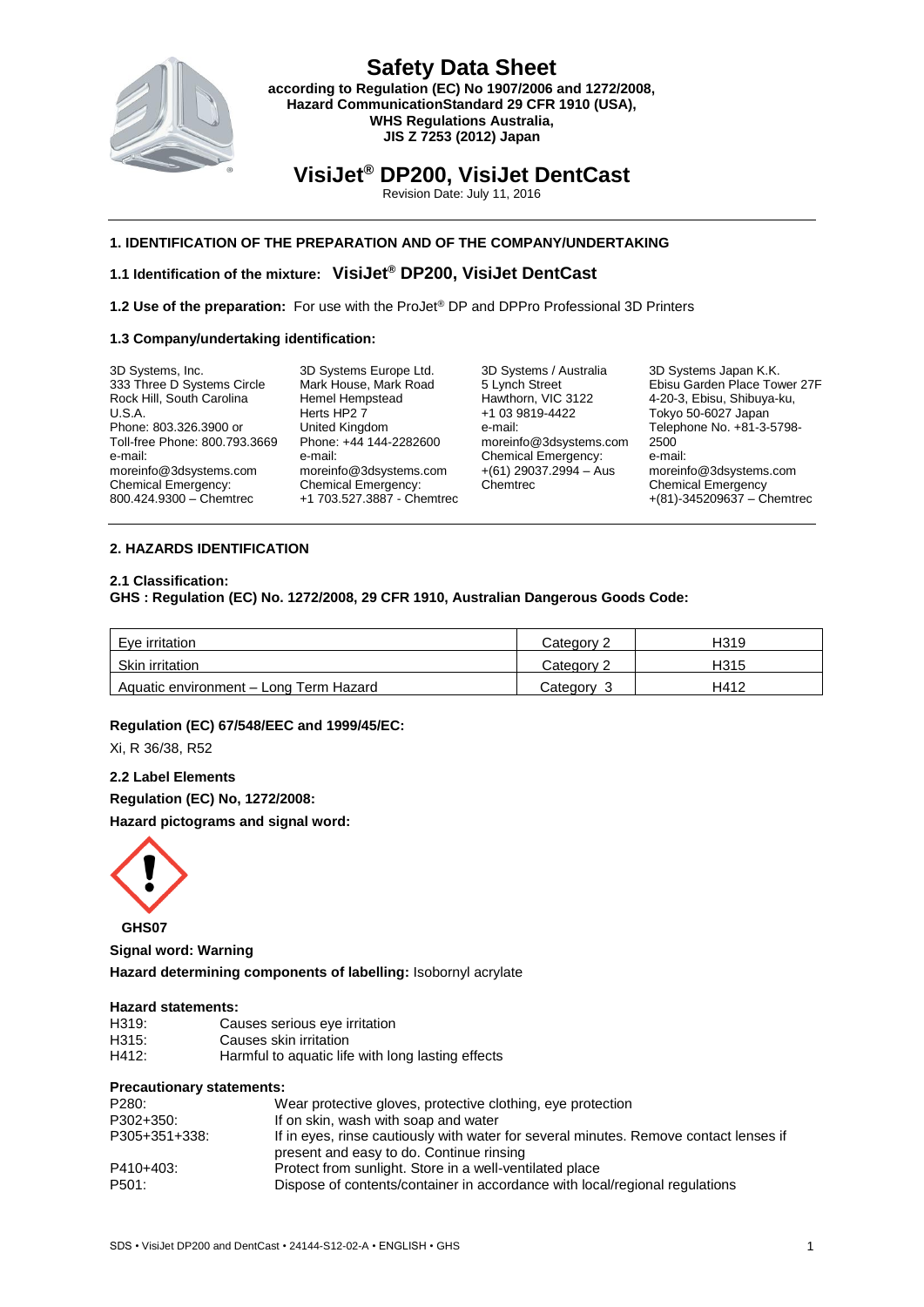

# **Safety Data Sheet**

**according to Regulation (EC) No 1907/2006 and 1272/2008, Hazard CommunicationStandard 29 CFR 1910 (USA), WHS Regulations Australia, JIS Z 7253 (2012) Japan**

# **VisiJet® DP200, VisiJet DentCast**

Revision Date: July 11, 2016



NFPA Ratings  $0 =$  Minimal  $1 =$ Slight  $2 =$ Moderate 3 = Serious  $4 =$  Severe

#### **Hazardous Materials Identification System (HMIS):**

(Degree of hazard:  $0 = low$ ,  $4 = extreme$ ); Health **2** Flammability **1** Physical Hazards **1**

**Personal Protection:**  Skin, eye protection

### **3. COMPOSITION/INFORMATION ON INGREDIENTS**

**3.1 Chemical characterization: Description:** Organic mixture

#### **3.2 Dangerous components:**

| <b>Chemical name</b>          | CAS-No     |              |          |                                                                                       |                                      |  | <b>Classification</b> |
|-------------------------------|------------|--------------|----------|---------------------------------------------------------------------------------------|--------------------------------------|--|-----------------------|
|                               |            | <b>EC-No</b> | %        | <b>Regulation (EC)</b><br>1272/2008                                                   | Regulation 67/548/EEC,<br>1999/45/EC |  |                       |
| Urethane acrylate<br>oligomer | 72162-39-1 |              | 25-35    | Eye Irrit.2, H319,<br>Skin Irrit. 2. H315                                             | Xi, R36/38                           |  |                       |
| Isobornyl acrylate            | 5888-33-5  | 227-561-6    | $7 - 10$ | Eye Irrit. 2, H319<br>Skin Irrit.2, H 315<br>STOT SE 3, H335<br>Aqu. Chronic 2. H 411 | Xi, N R-36/37/38, 51/53              |  |                       |

#### **4. FIRST AID MEASURES**

**4.1 General Information**: Ensure that eyewash stations and safety showers are close to the workstation location.

**4.2 In case of inhalation:** May cause respiratory irritation. Move affected person to fresh air. If respiratory irritation occurs, if breathing becomes difficult seek medical attention immediately.

**4.3 In case of skin contact:** May cause irritation or sensitization by skin contact, including redness and/or swelling. Immediately flush skin with plenty of soap and water. Remove contaminated clothing and shoes. Get medical attention if symptoms occur. Wash clothing before reuse.

**4.4 In case of eye contact:** Irritating to eyes. Causes redness, swelling and pain. Immediately flush eyes with plenty of water for at least 15 minutes. Get medical attention if symptoms persist.

**4.5 In case of ingestion**: Irritating to mouth, throat and stomach. If ingested, drink plenty of water and seek immediate medical attention. Do not induce vomiting.

**4.6 Self-protection of the first aider:** Put on appropriate protective equipment (see section 8). Move exposed person to fresh air. Remove contaminated clothing and shoes.

### **5. FIRE-FIGHTING MEASURES**

**5.1 Suitable extinguishing media:** Water mist, dry chemical, carbon dioxide, or appropriate foam.

**5.2 Extinguishing media which must not be used for safety reasons**: High volume water jet.

**5.3 Special exposure hazards arising from the substance or preparation itself, combustion products, resulting gases:** Thermal decomposition products can include CO<sub>2</sub>, CO, NO<sub>x</sub> and smoke.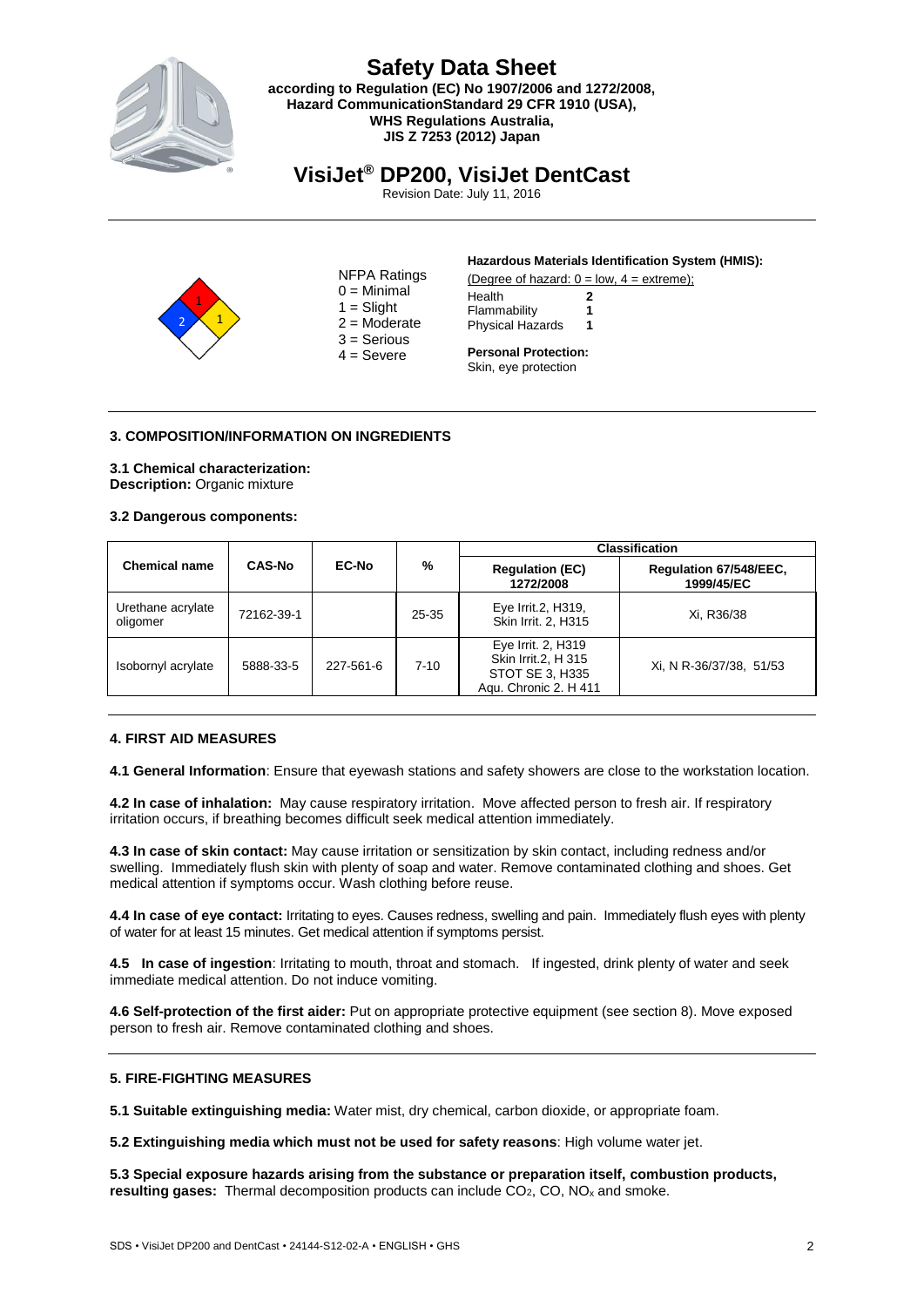

**VisiJet® DP200, VisiJet DentCast**

Revision Date: July 11, 2016

**5.4 Special protective equipment for fire-fighters:** Wear full protective clothing, including helmet, selfcontained positive-pressure or pressure demand breathing apparatus, protective clothing and facemask.

**5.5 Additional information:** Move container from area if it can be done without risk. Cool containers with water spray. Avoid inhalation of material or combustion by-products.

#### **6. ACCIDENTAL RELEASE MEASURES**

**6.1 Personal precautions:** Keep unnecessary personnel away. Wear appropriate protective equipment and clothing. Consult expert immediately.

**6.2 Environmental precautions:** Stop the flow of material, if this is without risk. Ventilate contaminated area. Eliminate sources of ignition. In case of contamination of aquatic environment inform local authorities.

**6.3 Methods for cleaning up:** Wear appropriate protective equipment and clothing. Absorb spillage with suitable absorbent materials. Place all waste in an appropriate container for disposal. The material and its container must be disposed of as hazardous waste. Keep away from sources of ignition.

#### **7. HANDLING AND STORAGE**

**7.1 Handling** Provide adequate ventilation. Use suitable protective equipment. Avoid contact with skin and eyes. Do not breathe vapors or mist. Avoid ignition sources. Do not allow to enter drains or watercourses.

**7.2 Storage:** Store sealed in the original container at room temperature. Keep this material indoors in a cool, dry, well ventilated place. Store out of direct sunlight or UV light sources. Storage Temperature: below 35 °C / 95 °F. Storage class 10, environmentally hazardous liquids.

### **8. EXPOSURE CONTROLS / PERSONAL PROTECTION**

#### **8.1 Exposure limit values:**

General Product Information: No occupational exposure limits (PEL/TWA) have been established for this product. Component Analysis:

| <b>Component</b>           | <b>Component Manufacturer IEL (Internal Exposure Limit)</b> |
|----------------------------|-------------------------------------------------------------|
| Urethane acrylate oligomer | <b>NA</b>                                                   |
| Isobornyl acrylate         | <b>NA</b>                                                   |

#### **8.2 Exposure controls**

**Technical measures to prevent exposure:** Use local exhaust ventilation.

**Instructual measures to prevent exposure:** When using, do not eat, drink or smoke. Wash hands after handling and before eating, smoking and using the lavatory and at the end of the day.

#### **Personal protection equipment:**

**Respiratory protection:** : If ventilation cannot effectively keep vapor concentrations below established limits, appropriate certified organic vapor respiratory protection must be provided (e.g.3M 6001 organic vapor cartridge with half facepiece 3M 6000 or 3M 7000).

**Hand protection:** Use impervious nitrile gloves

**Eye protection:** Wear safety glasses or chemical goggles.

**Body protection:** Use apron and closed shoes.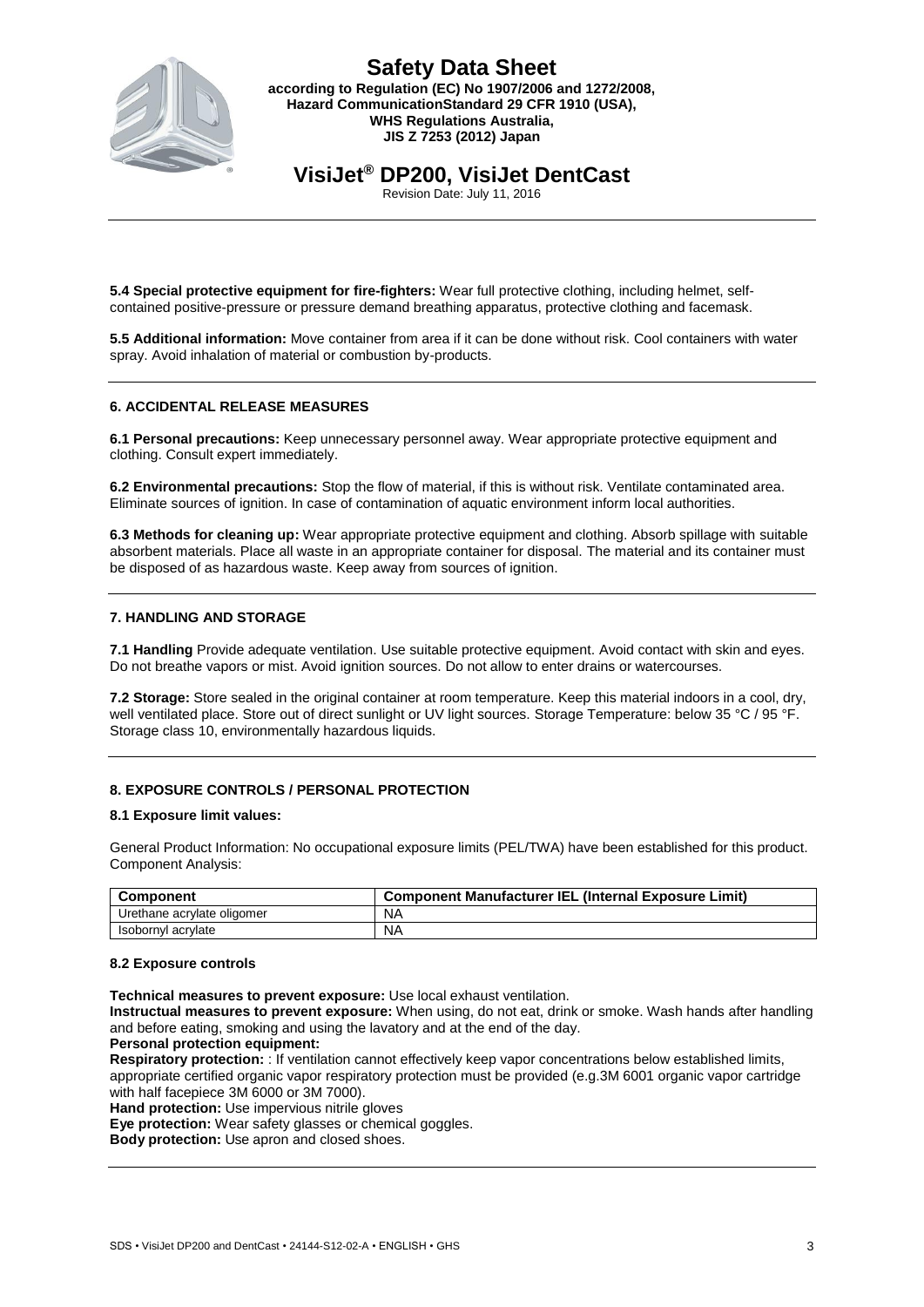

# **VisiJet® DP200, VisiJet DentCast**

Revision Date: July 11, 2016

### **9. PHYSICAL AND CHEMICAL PROPERTIES**

**9.1 Appearance:**

**Physical state:** soft solid to paste **Colour**: Green **Odour:** Mild

#### **9.2 Important health, safety and environmental information**

| pH (20 °C):                     | ΝA                 |
|---------------------------------|--------------------|
| Melting point/range (°C):       | 55-65              |
| Boiling point/range (°C):       | <b>NA</b>          |
| Flash point (°C):               | 167 (COC)          |
| Ignition temperature (°C):      | ΝA                 |
| Vapour pressure (°C):           | <b>NA</b>          |
| Density (g/cm3):                | 1.1                |
| Bulk density (kg/m3):           | <b>NA</b>          |
| Water solubility (20°C in g/l): | slightly soluble   |
| <b>Partition coefficient:</b>   | ΝA                 |
| n-Octanol/Water (log Po/w):     | ΝA                 |
| Viscosity, dynamic (mPa s):     | 13 $(80^{\circ}C)$ |
| Dust explosion hazard:          | ΝA                 |
| <b>Explosion limits:</b>        | ΝA                 |
|                                 |                    |

#### **10. STABILITY AND REACTIVITY**

**10.1 Conditions to avoid:** Avoid exposure to heat and light. Take necessary actions to avoid static electricity discharge.

**10.2 Materials to avoid:** Oxidizing materials, strong acids and strong bases

**10.3 Hazardous decomposition products:** Carbon dioxide, carbon monoxide and other toxic fumes can be released at high temperatures or upon burning.

#### **11. TOXICOLOGICAL INFORMATION**

#### **11.1 Toxicokinetics, metabolism and distribution:** NA

#### **11.2 Acute effects (toxicity tests)**

| <b>Component</b>           | LD50 Oral | ∟D50 Dermal |
|----------------------------|-----------|-------------|
| Urethane acrylate oligomer | NA        | ΝA          |
| Isobornyl acrylate         | NA        | ΝA          |

**Irritation to respiratory tract:** irritating **Skin irritation**: irritating **Eye irritation:** irritating **Sensitisation: Causes sensitisation** 

#### **11.3 Experiences made in practice**

Once sensitized, a severe allergic reaction may occur when subsequently exposed to very low levels.

#### **11.4 General remarks:**

Carcinogenicity: None of this product's components are listed by ACGIH, IARC, OSHA, NIOSH, or NTP.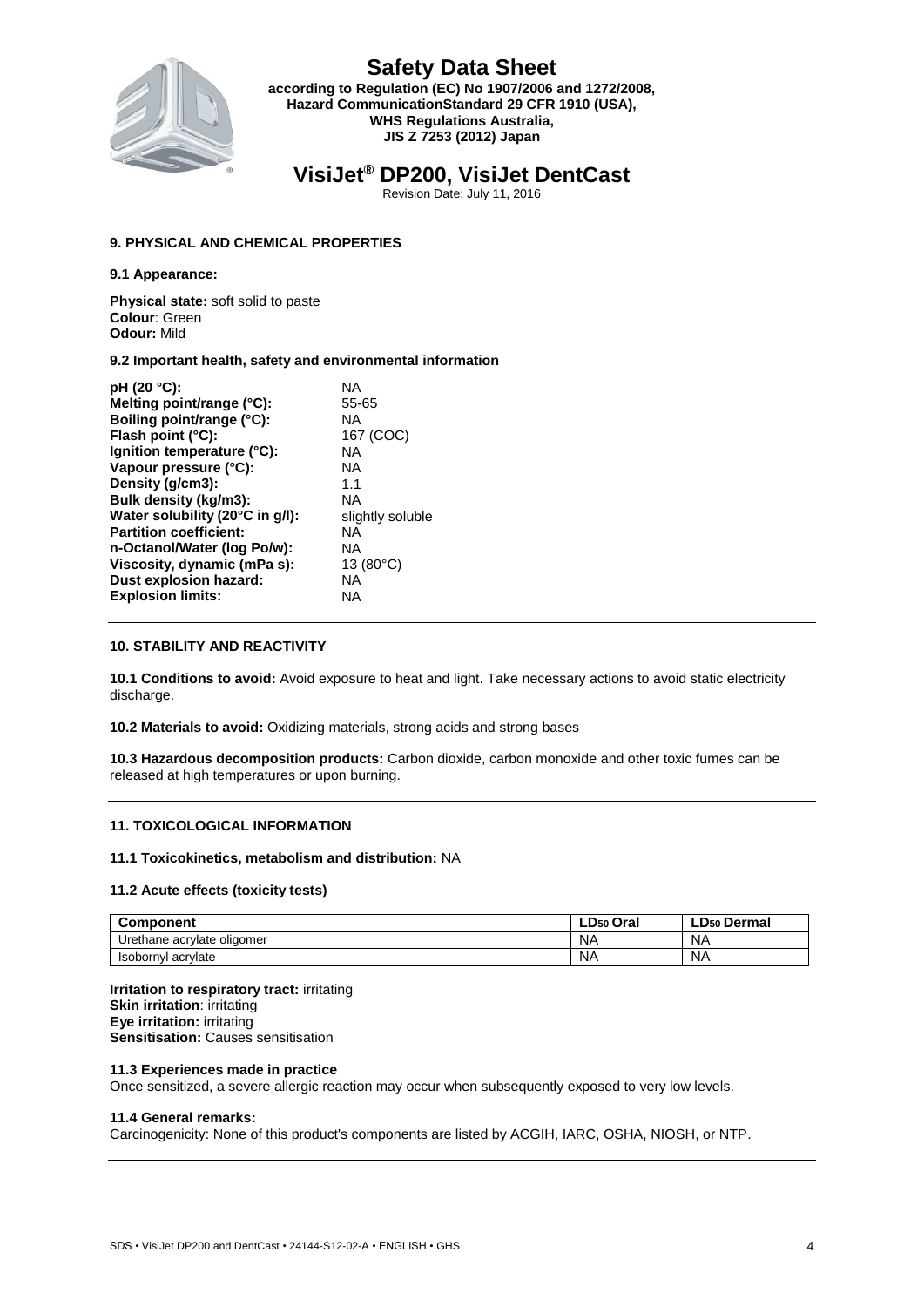

# **VisiJet® DP200, VisiJet DentCast**

Revision Date: July 11, 2016

#### **12. Ecological information**

**12.1 Ecotoxicity:** The aquatic toxicity of the product is unknown; however based on components, it is predicted that this material may be harmful to aquatic organisms or cause long-term adverse effects in the aquatic environment. Prevent contamination of soil, drains and surface waters. No ecotoxicity data are available for this product's components.

**12.2 Mobility:** No information available for product.

**12.3 Persistence and degradability:** No information available for product.

**12.4 Results of PBT assessment:** No information available for product

**12.5 Other adverse effects:** No information available for product

#### **13. DISPOSAL CONSIDERATIONS**

**13.1 Appropriate disposal / Product:** Do not contaminate drains, soil or surface waters with this material or its container. Reduce waste by attempting to utilize product completely. Dispose of this container and its contents in accordance with all local, state, and federal regulations. Do not reuse or refill.

#### **13.2 Waste codes / waste designations according to EWC / AVV:** 070208

**13.3 Additional information:** Prior to disposal 3D Systems recommends consulting an approved waste disposal firm to ensure regulatory compliance.

#### **14. TRANSPORT INFORMATION**

**14.1 Land transport (ADR/RID/GGVSE):** Not Regulated Official transport designation: Class: Classification Code: UN-No.: Packing group: Hazard label: Tunnel restriction code: Special provisions:

### **14.2 Sea transport (IMDG-Code/GGVSee):** Not Regulated

Proper Shipping Name: Class: UN-No.: Packing group: EmS: Marine Pollutant: Special provisions:

#### **14.3 Air transport (ICAO-IATA/DGR):** Not Regulated

Proper Shipping Name: Class: UN-No.: Packing group: Special provisions: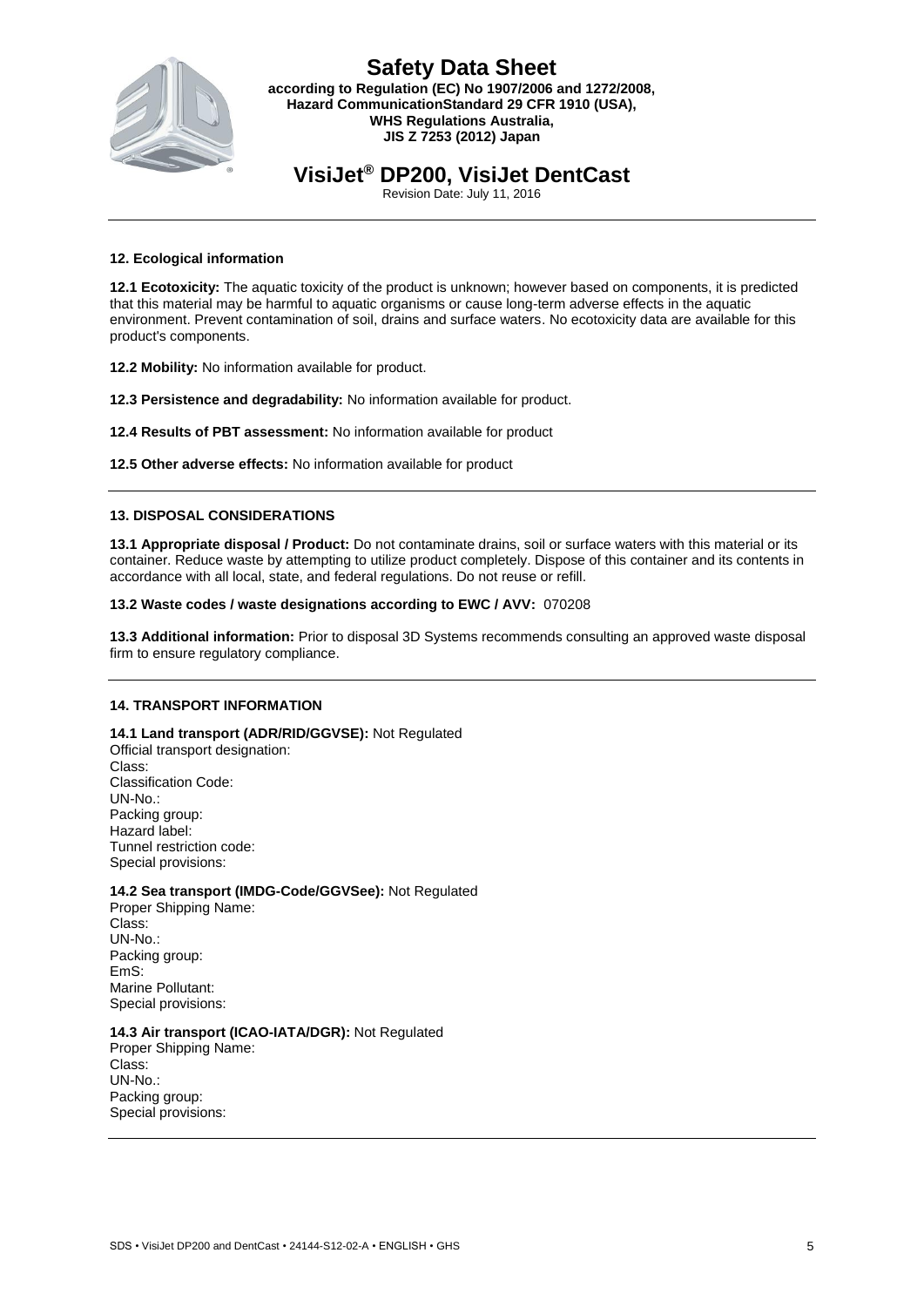

# **Safety Data Sheet according to Regulation (EC) No 1907/2006 and 1272/2008,**

**Hazard CommunicationStandard 29 CFR 1910 (USA), WHS Regulations Australia, JIS Z 7253 (2012) Japan**

# **VisiJet® DP200, VisiJet DentCast**

Revision Date: July 11, 2016

## **15. REGULATORY INFORMATION**

#### **15.1 EU regulations**

EINEC/ELINCS/NLP: All materials are listed REACH Annex XVII: None listed

### **15.2 National EU-regulations**

Wassergefährdungsklasse (water hazard class, Germany): WGK 2: Hazard to waters

### **15.3 US FEDERAL**

TSCA: All materials are listed on the TSCA Inventory or are not subject to TSCA requirements SARA 302 EHS List (40 CFR 355 Appendix A): None listed SARA 313 (40 CFR 372.65): None listed CERCLA (40 CFR 302.4): None listed

#### **15.4 Australian regulations**

SUSDP, Industrial Chemicals Act 1989: Australian Inventory of Chemical Substances, AICS: Listed

#### **15.5 Japanese regulations**

| Chemical Risk Information platform (CHRIP):  | Listed                                                                                                        |
|----------------------------------------------|---------------------------------------------------------------------------------------------------------------|
| Hazardous material                           | not applicable                                                                                                |
| Organic solvent poison prevention rule       | not applicable                                                                                                |
| Ordinance on prevention of hazard due to     |                                                                                                               |
| specified chemical substances                | not applicable                                                                                                |
| <b>Lead Poisoning Prevention Rule</b>        | not applicable                                                                                                |
| Poison and Deleterious Substance Control law | not applicable                                                                                                |
| <b>PRTR and Promotion of Chemical</b>        |                                                                                                               |
| Management law (PRTR Law)                    | no listed components                                                                                          |
| Fire Services Act                            | Category 4, Class 3, oil                                                                                      |
| <b>Explosives Law</b>                        | not applicable                                                                                                |
| High pressure gas safety law                 | not applicable                                                                                                |
| <b>Export Trade Control Order</b>            | not applicable                                                                                                |
| Waste Disposal and Public Cleaning Law       | applicable. Before disposal, consult an approved waste<br>disposal operative to ensure regulatory compliance. |

### **16. OTHER INFORMATION**

#### **16.1 Relevant Hazard Statements (number and full text) referred to in sections 2 and 3 (according to (EC) No. 1272/2008):**

Skin irrit. 2, H 315- Skin irritation, category 2, H315: Causes skin irritation Eye Irrit. 2, H319- Eye irritation, category 2, H319: Causes serious eye irritation STOT SE 3, H335- Specific target organ toxicity — single exposure, category 3, H335: May cause respiratory irritation Aqu. Chron.3, H412; Aquatic environment – long-term hazard, category 3, H412: Harmful to aquatic life with long lasting effects Aqu.Chron. 2, H411: Aquatic environment – long-term hazard, category 2, H411: Toxic to aquatic life with long lasting effects

#### **Relevant R-Phrases (number and full text) referred to in sections 2 and 3:**

R36/37/38- Irritating to eyes, respiratory system and skin R43: May cause sensitization by skin contact R51/53: Toxic to aquatic organisms, may cause long term adverse effects in the aquatic environment R52: Harmful to aquatic organisms